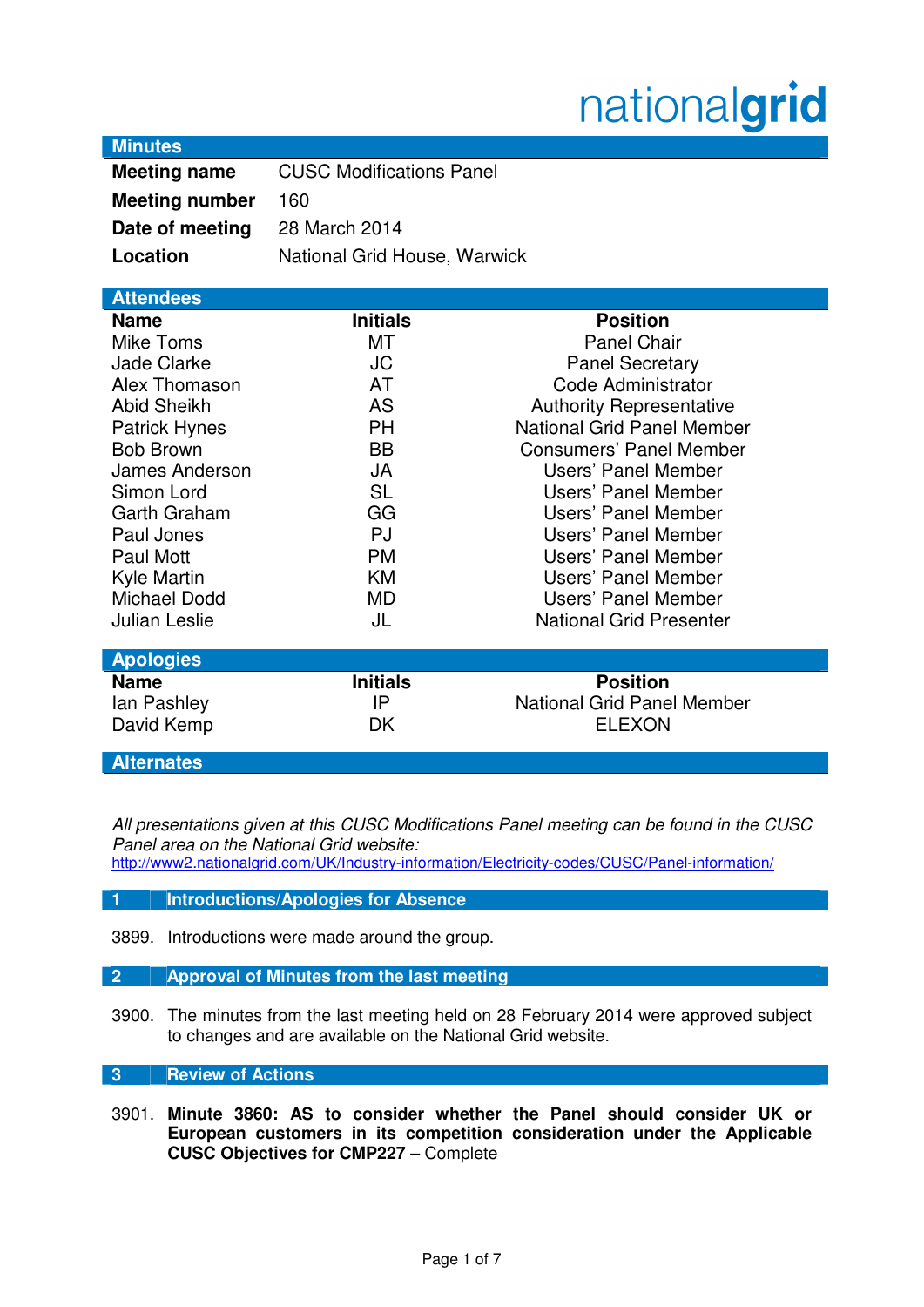3902. AS stated that this had been discussed with colleagues. When a CUSC Modification progresses to Panel vote, the Panel need to consider how existing and future GB consumers may be Affected when considering the impact on competition of the Modification. Ofgem would also welcome views from the Panel on the impact on EU competition and any evidence or analysis provided on interaction with European Developments.

## 3903. **Minute 3882: JC to reflect with the BSSG and CBSG about the frequency of meetings and discuss whether this should be changed** – Complete

- 3904. JC stated that this had been discussed with the BSSG and CBSG Chair who considers the meetings to be held too frequently, therefore not allowing adequate time for the more complex issues currently under consideration. The issue of whether a review of meeting dates is needed will be raised at the next BSSG and CBSG meetings.
- 3905. **Minute 3886: JC to gather information on; 1) Value of rejected claims, 2) Administrative cost of processing claims and 3) Review of the claims process within National Grid, to be presented to the March Panel meeting** – Complete / Covered under Agenda item 4**.**
- 3906. **Minute 3890: AT to review objections criteria in the Transmission Licence and circulate note of objections to the Panel –** Complete
- 3907. **Minute 3893: AS to check whether two representatives would be needed at the CUSC Panel for Citizens Advice and Citizens Advice Scotland –** Complete
- 3908. AS clarified that Consumer Futures is being absorbed by Citizens Advice and that there is currently a Consumer Futures help unit based in Scotland which will be absorbed by Citizens Advice Scotland. AS noted that there is currently only one consumer representative on the CUSC Panel, and that the ability to appoint that representative now falls to Citizens Advice and Citizens Advice Scotland and if it is decided by the two bodies that there should be two consumer representatives on the CUSC Panel, it would be up to them to raise a CUSC Modification to make this change.
- 3909. AT stated that the National Consumer Council would be abolished on 1 April 2014 and the licence change comes into effect on 22 April 2014, therefore Citizens Advice and Citizens Advice Scotland would need to make a decision on Panel representation soon. AT also mentioned that the Code Administrator would expect to raise a CUSC Modification to change 'National Consumer Council' to 'Citizens Advice and Citizens Advice Scotland' in due course.
- 3910. AS noted that a Modification to change the names of the bodies in the CUSC would not address the wider issue of Panel representation, although Panel representation would be up to Citizens Advice and Citizens Advice Scotland to decide from April. BB asked whether any CUSC modification could be progressed quickly, for example by using the Consent to Modify process, whereby Ofgem approve the change without the need to raise a Modification Proposal. MT asked AS whether he thought this would be possible.

## **Action: AT to discuss with Consumer Futures and Ofgem the best way to take forward a CUSC Modification to change the names of the bodies, including the possibility of using the Consent to Modify process.**

3911. The Panel agreed to MT's suggestion that Ofgem be encouraged to keep in contact with Citizen's Advice and Citizens Advice Scotland on this so that there is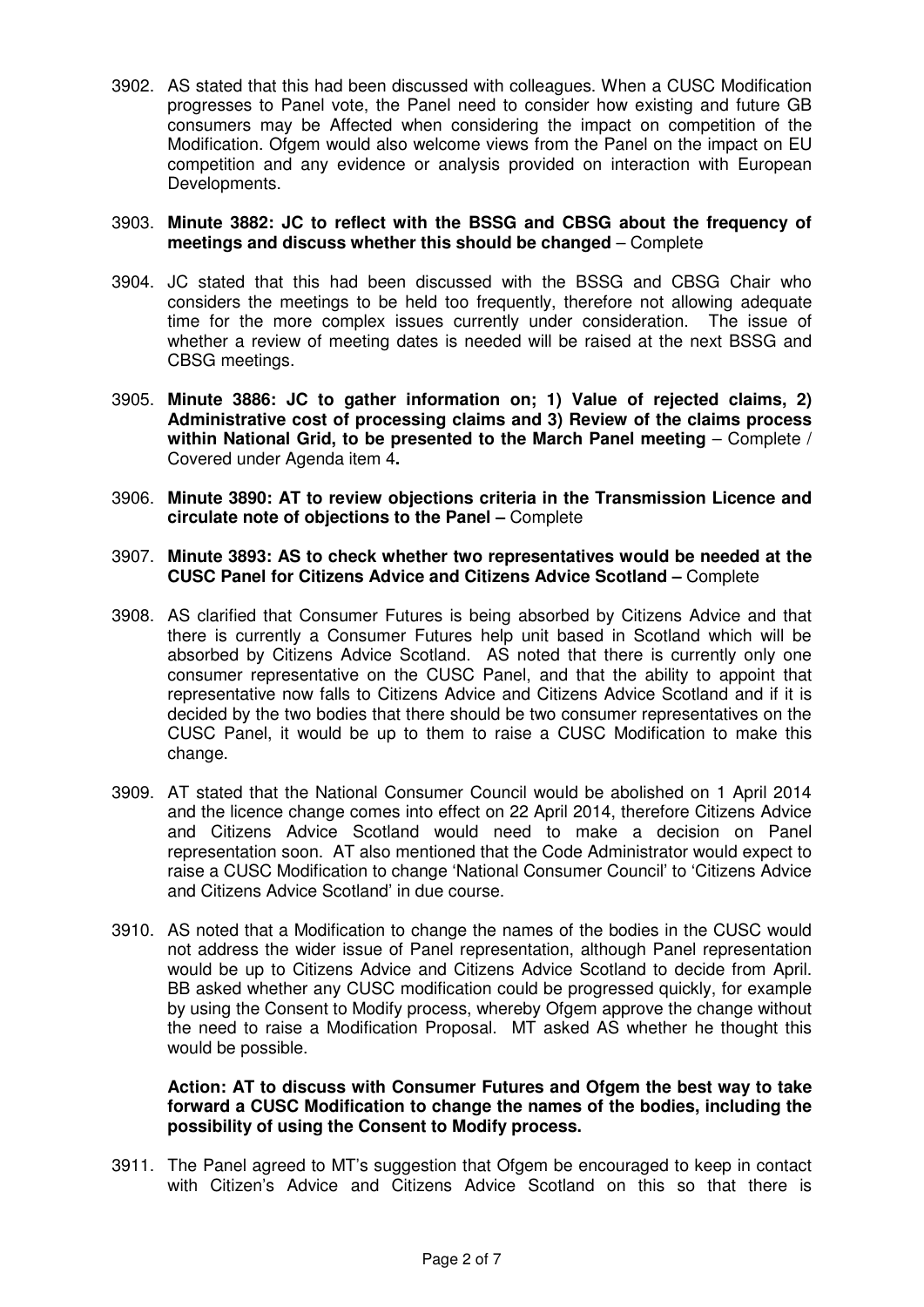representation on the CUSC Panel, especially considering current Modifications such as CMP227 'Reduce the G:D split of TNUoS charges, for example to 15:85'. The Panel noted that the same issue of Panel representation for consumers would also affect the DCUSA Panel.

## **Action: AS to monitor situation as Ofgem, and keep in touch with Citizens Advice to encourage progression on this issue.**

**Post-meeting update:** AS can confirm that Ofgem has contacted Citizens Advice and Citizens Advice Scotland regarding contact details for notification to them of future licence modification made by Ofgem and not specifically with regard to consumer representation on code panels. Ofgem has brought consumer representation on code panels to the attention of BIS (Department for Business, Innovation and Skills).

### **<sup>4</sup>CMP212 'Setting limits for claims: submission, validation, and minimum financial threshold values in relation to Relevant Interruptions'**

- 3912. JL noted that there was a requirement on the CUSC Panel under CMP212 to annually review the minimum threshold (currently set at £1) of Relevant Interruption claims received in the previous reporting year. JL referred to the action given in the previous Panel meeting 'JC to gather information on; 1) Value of rejected claims, 2) Administrative cost of processing claims and 3) Review of the claims process within National Grid'. With reference to 1) and 2), JL stated that there had only been four claims submitted in 2013 (not including ones submitted relating to interruptions before 2013) and that the majority of work is done assessing the validity of the claim and calculating the value of the claim. Therefore, JL did not believe it was necessary for the Panel to review the minimum threshold at this time, although if the amount of claims increases significantly in future years the minimum threshold could be reviewed.
- 3913. The CUSC Panel agreed that there was no need for the minimum threshold to be increased at this time.
- 3914. JL stated that currently few claims go beyond the 60 day limit set out within the CUSC due to the Scottish TOs not having the same obligations with regard to timescales. GG noted that when CMP211 and CMP212 were progressed through the CUSC change process the possibility of a consequential STC change was not identified. JL suggested that a change to the STC to introduce the same obligations established under CMP212 would be beneficial for National Grid's claims process as it would require the Scottish TOs to abide by the same timescales currently stated within the CUSC. The Panel were supportive of this proposed solution and encouraged National Grid to raise a STC Modification.

# **5 New CUSC Modification Proposals**

3915. There were no new CUSC Modification Proposals this month.

# **6 Workgroup / Standing Groups**

3916. **CMP222 'User Commitment for Non-Generation Users'.** PH presented the Workgroup report for CMP222, explaining that it seeks to introduce enduring User Commitment arrangements for sites where there is an offtake of electricity from the transmission system (excluding generation site supplies), specifically interconnectors, Distribution Network Grid Supply Points and directly connected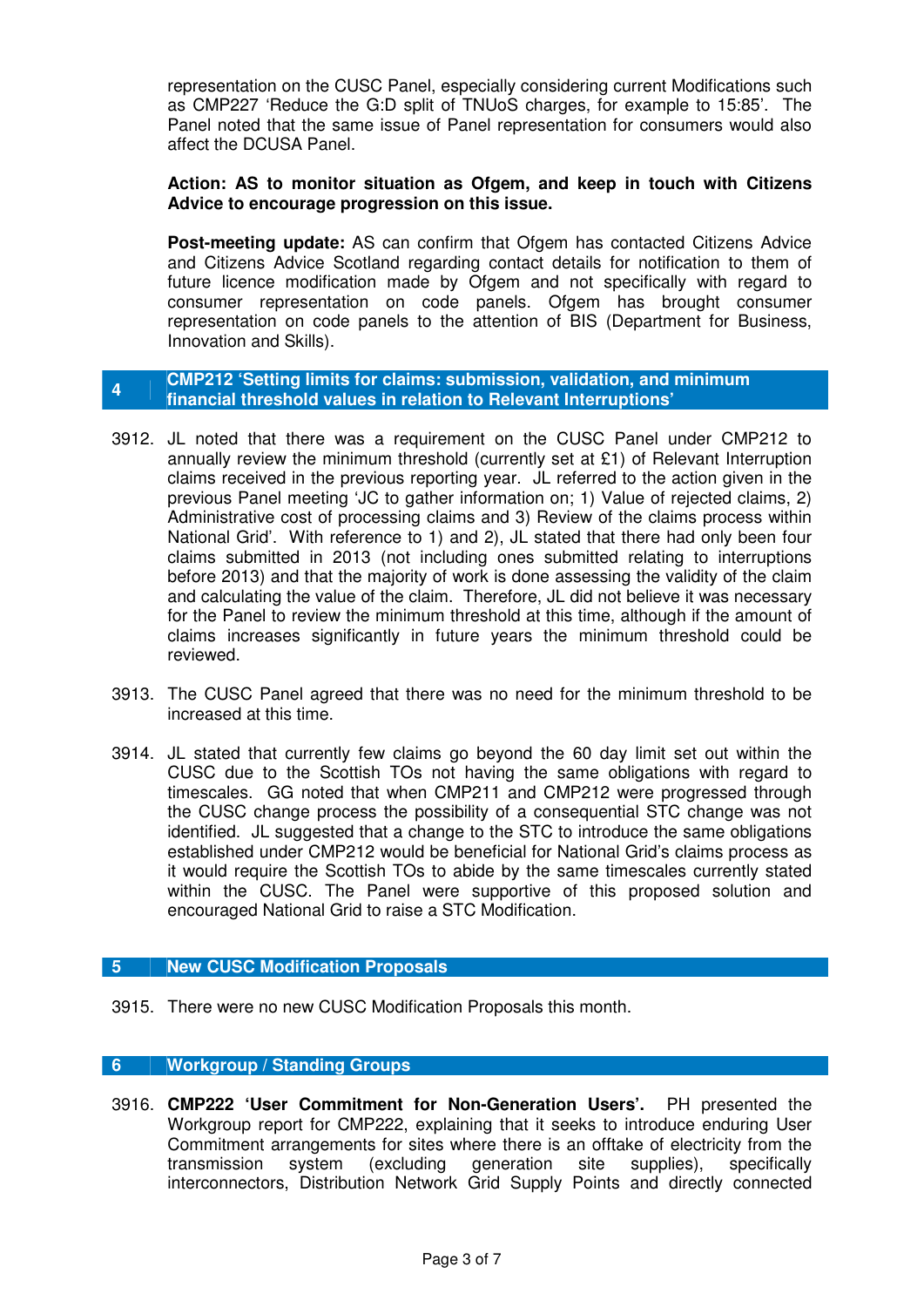loads. PH presented the background to the CMP222 Modification and stated that there were four responses to the Workgroup Consultation with the majority of respondents supporting CMP222, with some concerns over interconnectors and whether they should be considered as transmission or generation. Five out of eight Workgroup members voted that WACM1 (where interconnectors are exposed to User Commitment) best facilitates the Applicable CUSC Objectives. The Workgroup suggested an implementation date of 1 April 2015.

- 3917. GG stated that the Workgroup were mindful of at least two separate generation projects that may be built in the Republic of Ireland and connected directly to the GB system via dedicated interconnector links. . MD noted that the status of these future links has not yet been determined by policy makers, and therefore the interaction with CMP222 may be difficult to determine at this time.
- 3918. The Panel accepted the Workgroup Report and agreed that the Workgroup had met its Terms of Reference. It was agreed that CMP222 should proceed to Code Administrator Consultation for 20 Working Days, to take into account Easter.
- 3919. AS stated that Ofgem will be doing an impact assessment on CMP222. The Panel noted that this could take up to six months to complete and could therefore come quite close to the April 2015 proposed implementation date.

**Action: AS to make Ofgem colleagues aware of tight timescales around CMP222 impact assessment and implementation.** 

- 3920. **CMP223 'Arrangements for Relevant Distributed Generators under the Enduring Generation User Commitment'.** CMP223 seeks to address an unintended consequence of the application of CMP192 and related terms under Section 15 of the CUSC. As a consequence of the rules, the Proposer believes that distribution connected generators deemed to have an impact on the transmission network are faced with undue discrimination in the way that liability and security terms and conditions are set and how the sums are calculated and passed on. PH advised that that a member of the Workgroup had put forward another Workgroup Alternative CUSC Modification (WACM) and therefore the Workgroup were unable to vote in the meeting as planned. This meant that the Workgroup were unable to produce the Workgroup Report in time for the March CUSC Panel. PH referred to a note which had been sent to Panel members prior to the CUSC Panel detailing this issue. The CUSC Panel and Ofgem approved this one month extension for CMP223, which is now due to be presented at the CUSC Panel meeting on 25 April 2014.
- 3921. **CMP225 'Consequential changes following implementation of the Third Package and other miscellaneous changes'.** ER presented the Workgroup report for CMP225, which seeks to allow the Authority to raise Modification Proposals to the CUSC that it considers necessary to comply with or implement the Electricity Regulation and/or any relevant legally binding decisions of the European Commission and/or ACER (the Agency for Cooperation of Energy Regulators). ER presented the background to CMP225 and stated that there were two responses to the Workgroup Consultation with both respondents agreeing with CMP225 and supportive of the implementation approach. The Workgroup proposed an implementation date of ten Working Days after Authority decision.
- 3922. AS referred to part of the Legal text for CMP225 and requested changes that minor clarification changes be made in addition to minor changes which were suggested by a Workgroup member. ER agreed to include these changes within the Legal text and agree this with the Workgroup prior to issuing the Code Administrator Consultation.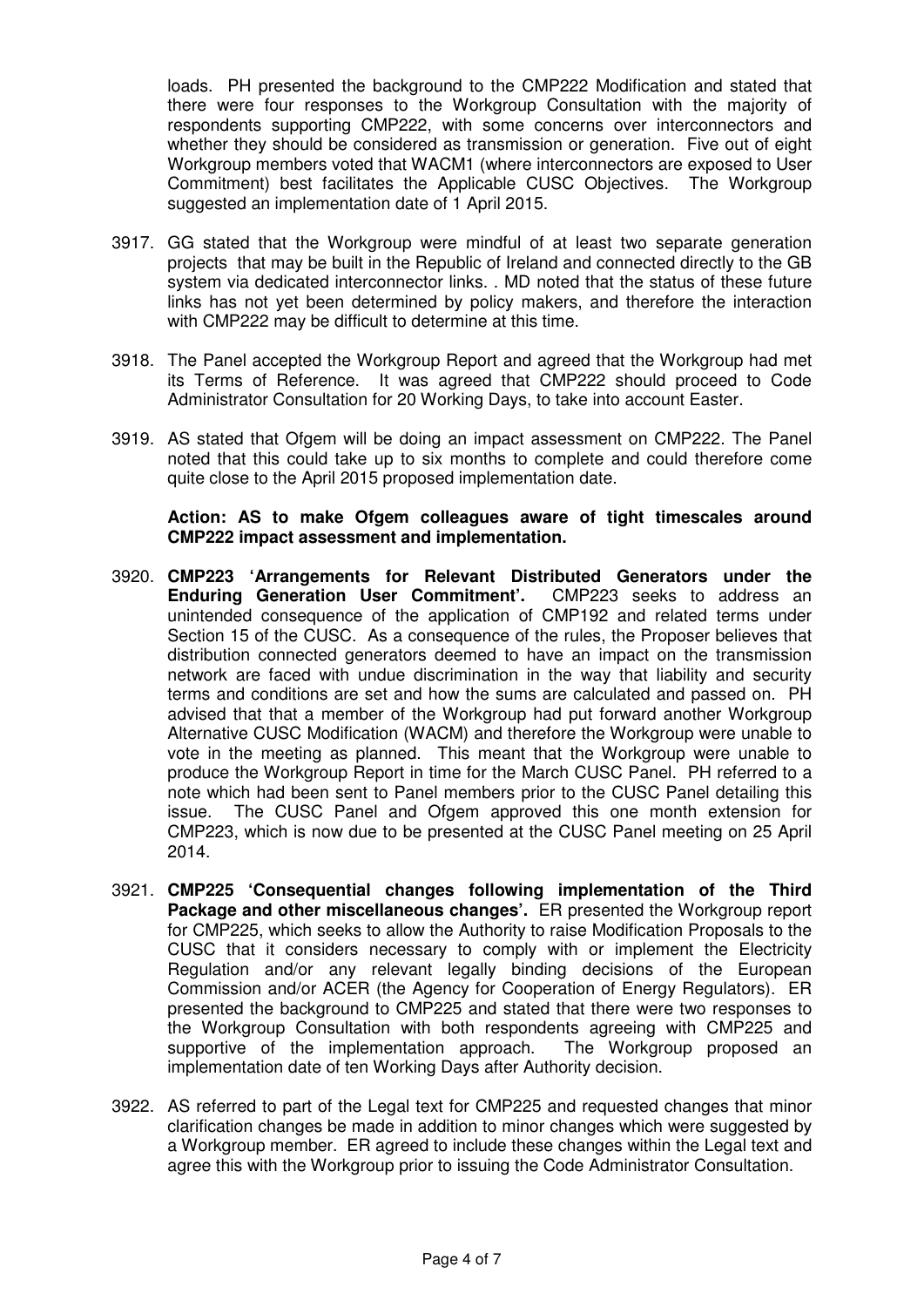- 3923. The Panel accepted the Workgroup Report and agreed that the Workgroup had met its Terms of Reference. It was agreed that CMP225 should proceed to Code Administrator Consultation for 20 Working Days, to take into account Easter.
- 3924. **CMP227 'Reduce the G:D split of TNUoS charges, for example to 15:85'.**  CMP227 seeks to change the split of total TNUoS charges between generation and demand from the current 27:73 to a lower share of charges for generators, suggested to be 15:85 which corresponds with the approach modelled under Project TransmiT. AT stated that the Workgroup has now been established and consists of 11 Workgroup members. The first Workgroup meeting is scheduled for Thursday 3 April 2014.
- 3925. **Governance Standing Group (GSG)**. GG advised that there had been no GSG meeting this month and the Standing Group is next due to meet on 24 April 2014.
- 3926. **Joint European Standing Group (JESG).** GG advised that there had been no JESG meeting this month and the Standing Group is next due to meet on 15 April 2014.
- 3927. **European Code Coordination Application Forum (ECCAF).** GG stated that there had been an ECCAF meeting held on 27 March 2014 and that the Code Mapping Working Group (CMWG), an ECCAF subgroup, had been formed to consider the mapping of the location of the requirements from the European Network Codes into the GB Codes.

### **Action: JC to circulate the Code Mapping Working Group Terms of Reference to the CUSC Panel.**

- 3928. GG stated that the CMWG had started working on mapping the Requirement for Generators (RFG) Code and had determined that the majority of RFG technical requirements map to the Grid Code and Distribution Code.
- 3929. GG stated that he had given a presentation at ECCAF on the future of GB Codes in light of the Network Codes and agreed to circulate this presentation to the CUSC Panel.

# **Action: GG to circulate presentation on the future of GB Codes to CUSC Panel.**

- 3930. **Transmission Charging Methodologies Forum (TCMF).** PH advised that there was a TCMF on 19 March 2014 and gave an update on the discussions that had taken place. PH noted that National Grid's Embedded Generation Review Informal Consultation had closed and there was support for the discontinuation of the small generation discount (Transmission Licence Condition C13) in April 2016 and for improved treatment of exporting GSPs in the TNUoS Charging Methodology. National Grid aim to develop proposals on the treatment of exporting GSPs over the next few months. There was little support from the industry for a more fundamental review of Embedded Generation.
- 3931. PH noted that there was a presentation from British Gas on forecasts of TNUoS revenues under the RIIO T1 framework. National Grid expressed support for greater transparency and robustness in the forecast of TNUoS revenues and agreed to work with other TO's and present at a future TCMF to share how this can be improved.
- 3932. PH stated that when parties connect to the Transmission System, a date of connection is agreed and, sometimes, the applicant delays close to the connection date, leaving National Grid assets that have not been funded. This is sometimes referred to as "CEC before TEC". PH noted that there had been a discussion on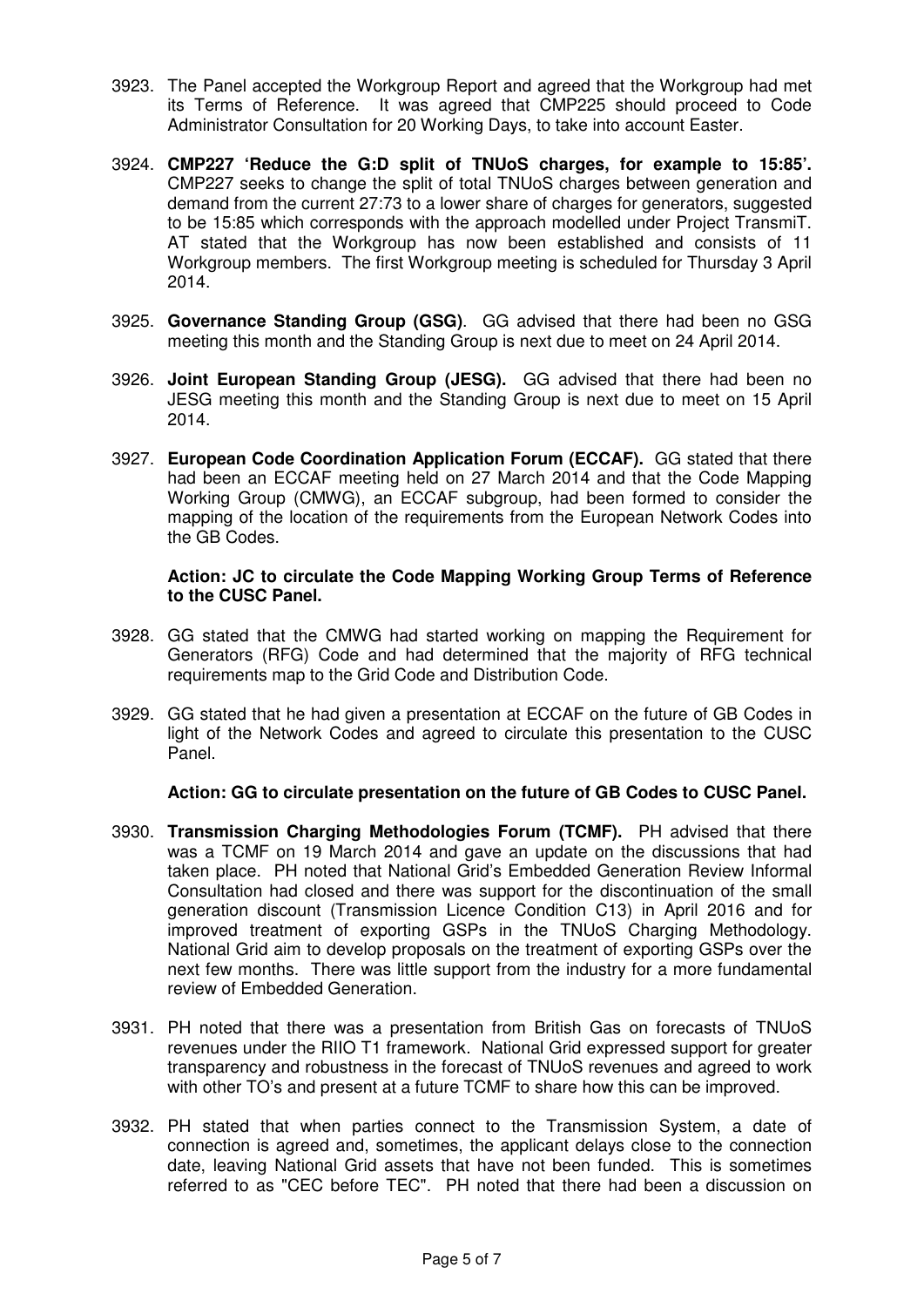delay charges to target costs of delays to the correct parties, which would aim to cover the whole of GB. Views were sought from the TCMF and National Grid will be producing a letter on their website soon highlighting when they will take this forward.

- 3933. PH stated that there was discussion on Short Term Access and how this can be improved, most TCMF attendees agreed that timescales for notification were a problem. National Grid will review the views expressed and bring further developments to the next TCMF, possibly including a straw man of solutions.
- 3934. PH also mentioned that the TCMF regularly reviews the list of discussion topics for the TCMF and requests input from the industry on what they want to be considered. Currently 'BSUoS stability' is on the top of this list, National Grid have agreed to look into how they can progress something on this.
- 3935. **Commercial Balancing Services Group (CBSG).** JC advised that there had been no CBSG meeting since the last CUSC Panel meeting and that the next CBSG meeting on 23 April 2014 was due to be changed due to Easter.
- 3936. **Balancing Services Standing Group (BSSG).** JC advised that there has been no BSSG meeting since the last CUSC Panel meeting and that the next BSSG on 23 April 2014 was due to be changed due to Easter.

# **7 European Code Development**

3937. There were no further comments to add to the document circulated with the Panel Papers.

#### **8 CUSC Modifications Panel Vote**

3938. There were no votes at this meeting.

#### **9 Authority Decisions as at 12 December 2013**

- 3939. No Authority decisions were received this month.
- 3940. **Delayed CMP213 decision:** AS stated that there was a further update letter for CMP213 'Project TransmiT TNUoS Developments' issued on 14 March 2014 detailing the delay to Ofgem's decision. Since December last year, Ofgem have been analysing evidence that was received in response to their CMP213 impact assessment. They have decided that the new analysis provided was substantial enough to consult again before they make their final decision. Therefore there will be a further four week consultation on CMP213. AS stated that Ofgem will also be running a workshop within the consultation period to explain the further analysis and invite views on the process and the consultation.
- 3941. In light of the additional analysis provided to Ofgem and in advance of the further consultation, MD questioned whether Ofgem's 'minded to' position was still to adopt WACM2. AS stated that at this time, the minded to position stays the same, although Ofgem maintain an open mind in light of any responses to the next consultation.
- 3942. **Update on CMP201 decision:** AS stated that a decision on CMP201 'Removal of BSUoS Charges from Generators' was currently delayed due to resourcing of work on CMP213, and Ofgem would now resume work on assessing the CMP201 impact assessment responses with a view to making a decision by early summer 2014. AT